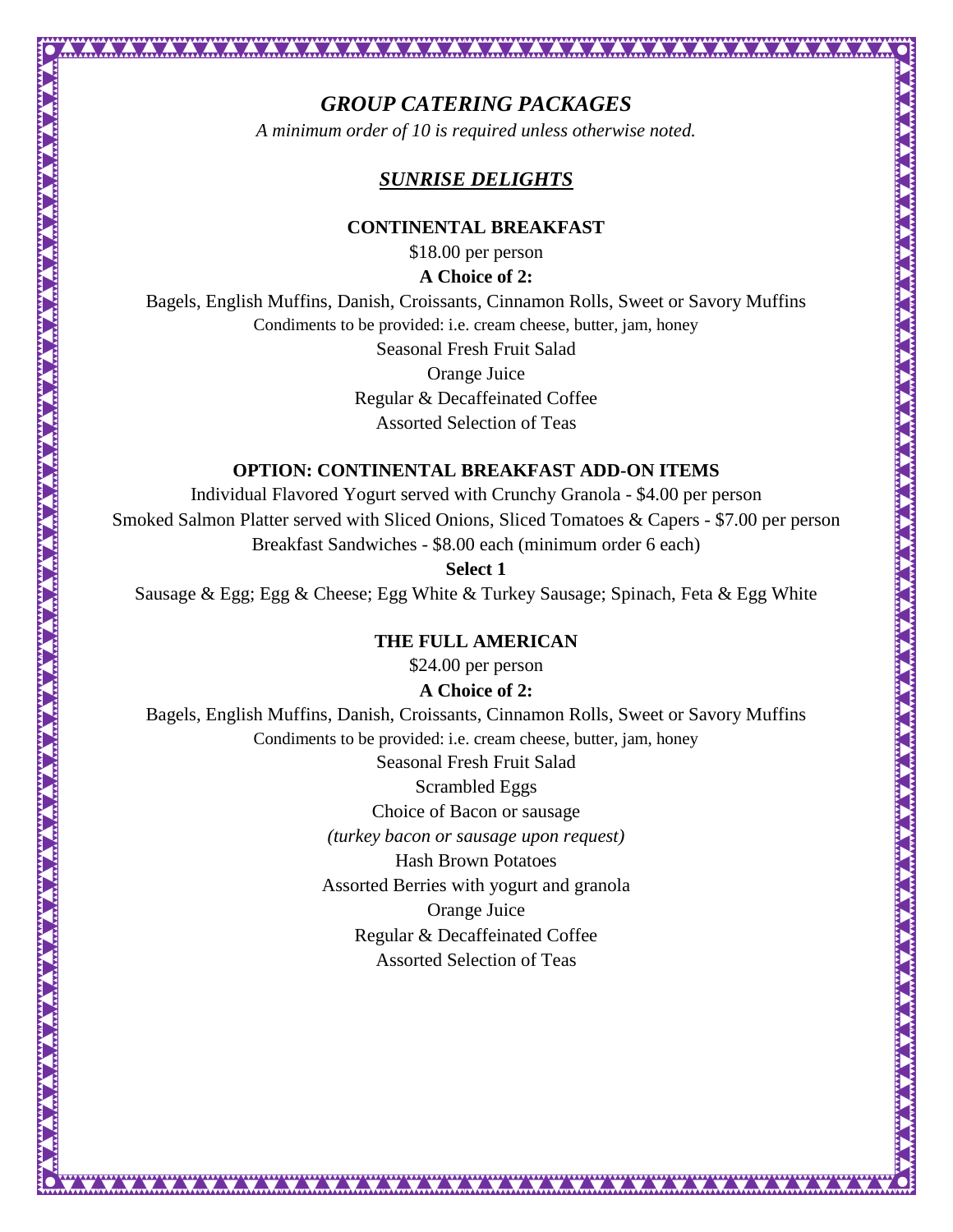## *MORNING & AFTERNOON BREAKS*

## **SNACK TIME**

\$10.00 per person Assorted Bags of Popcorn, Chips, Pretzels, Trail Mix Whole Seasonal Fruit Basket Regular & Decaffeinated Coffee Assorted Selection of Teas Assorted Sodas & Still Waters

### **SWEET TOOTH**

\$12.00 per person Chef's Selection of Home Baked Cookies and Brownies Regular & Decaffeinated Coffee Assorted Selection of Teas Assorted Sodas & Still Waters

## **LUNCH BUFFET**

## **SIGNATURE SANDWICHES & WRAPS**

\$25.00 per person An assortment of signature sandwiches of your choice: **Select 3**  Roasted Turkey; Grilled Vegetable; Grilled Chicken; Egg Salad; Tuna Salad; Chicken Salad; Ham & Cheese; Roast Beef Choice of 2 Salad Types: Green Salad, Starch Salad, Vegetable Salad, Vegan Salad, Fruit Salad Served with assorted bags of chips, pickles, and condiments Chef's assortment of homemade cookies, bars and brownies

### **THE DELI BOARD**

\$22.00 per person Platter of assorted deli meats & cheeses:

**Meats: Select 3**  Roast Beef; Genoa Salami; Roasted Turkey; Corned Beef; Honey Baked Ham

### **Cheese: Select 2**

Swiss; Cheddar; Havarti; Muenster; Provolone; American Assorted freshly baked bread & rolls, lettuce, sliced tomatoes, pickles, olives, mustard & mayonnaise

### **Salad Types: Select 2**

Green Salad, Starch Salad, Vegetable Salad, Vegan Salad, Fruit Salad Served with assorted bags of chips, pickles, and condiments Chef's assortment of homemade cookies, bars and brownies